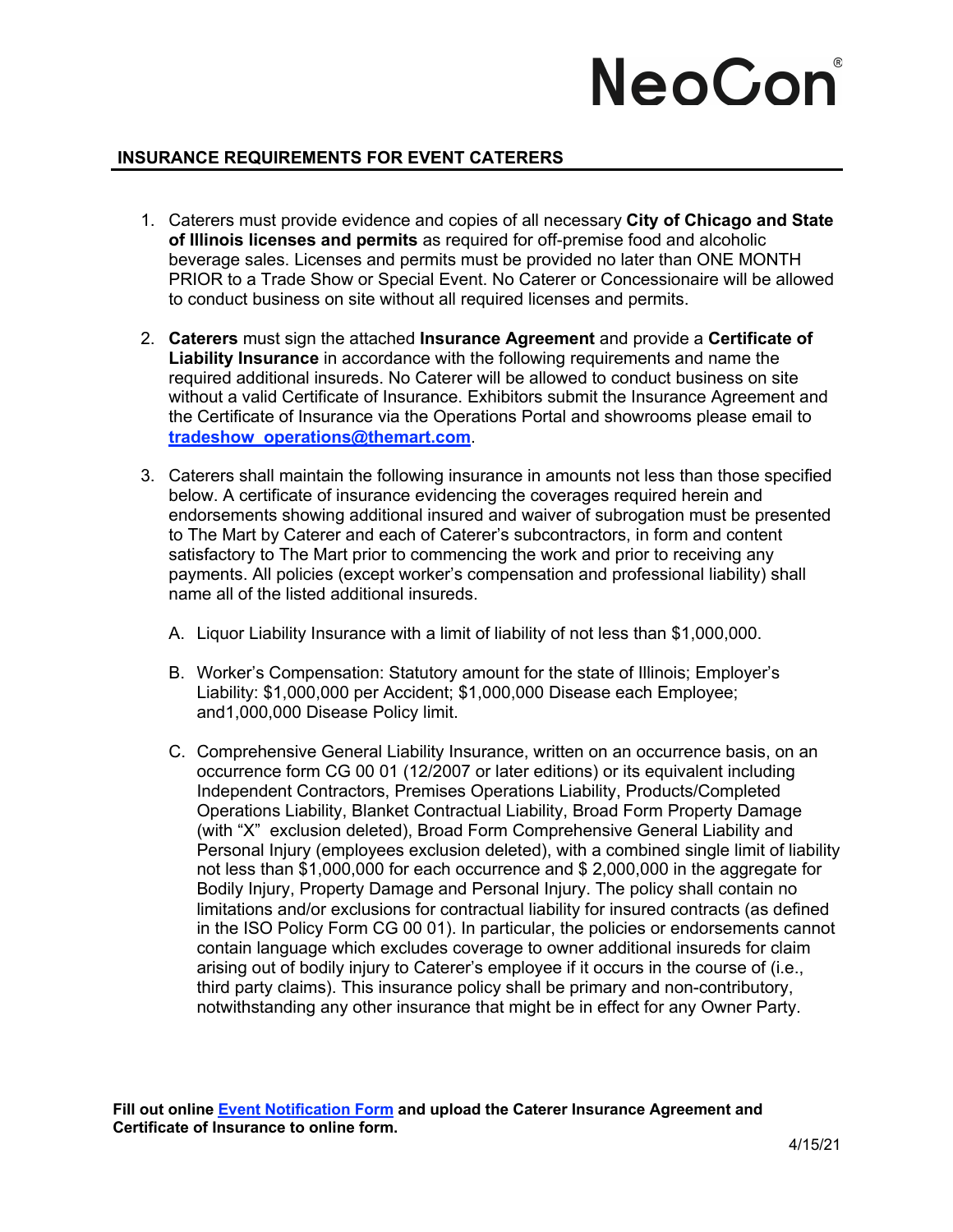## NeoCon

- D. Comprehensive Automobile Liability Insurance covering all owned, hired, or nonowned vehicles including the loading or unloading thereof with a combined single limit of liability not less than \$1,000,000 for each occurrence and in the aggregate.
- E. Umbrella Liability or Excess Liability Insurance Coverage for commercial general liability, auto liability and employer's liability policies; and coverage to be either "follow form" of the primary policy or provide coverage as broad as the primary policy. Limits: \$3,000,000 per occurrence. If the policy is not follow form as respects the primary policy, owner additional insureds must be endorsed as additional insureds. All Umbrella/Excess policies cannot be excess and must be endorsed to be primary and non-contributory for owner additional insureds. The certificate of insurance must indicate that any Umbrella/Excess policy is endorsed that the coverage is primary and non-contributory for owner additional insureds.
- F. The Caterer shall maintain Property Insurance sufficient to cover loss to its property at the site and hereby agrees to waive all rights of action and subrogation against the parties named as additional insureds in accordance with Paragraph E for damages caused by fire or other peril covered by such insurance.
- G. Caterer's insurer shall have a policyholder rating of at least B++ and be assigned a financial size category of at least Class X as rated in the most recent edition of "Best's Key Rating Guide" for insurance companies.
- H. The Caterer, before commencing work and as a condition to final payment, will supply The Mart with certificates of insurance, evidencing compliance with the minimum requirements listed above. Each certificate shall state that the insurance evidenced by such certificate will not be canceled or reduced without thirty (30) days prior written notice to The Mart.
- I. The Caterer shall have the following manuscript endorsement specifically endorsed to its Liquor Liability, Comprehensive General Liability, Comprehensive Automobile Liability and Umbrella Liability or Excess Liability policies covering this Event:

"Merchandise Mart L.L.C., Merchandise Mart Properties, Inc., theMart Manager LLC, theMart Tots LLC, MTS-MM L.L.C., GCJ Management LLC, Vornado Realty L.P., Vornado Realty Trust; (any additional parties, if necessary); and their respective owners, partners, directors, officers, members, shareholders, agents, employees, beneficiaries, lenders, successors and assigns, all as their interests may from time to time appear, are hereby added as Additional Insureds."

"The coverage afforded the Additional Insureds under this policy shall be primary insurance. If an Additional Insured has other insurance, which is applicable to the loss, such other insurance shall be on an excess or contingent basis. The amount of the Company's liability under this policy shall not be reduced by the existence of such other insurance."

"It is further agreed that the coverage afforded to an Additional Insured shall not apply to the sole negligence of that Additional Insured."